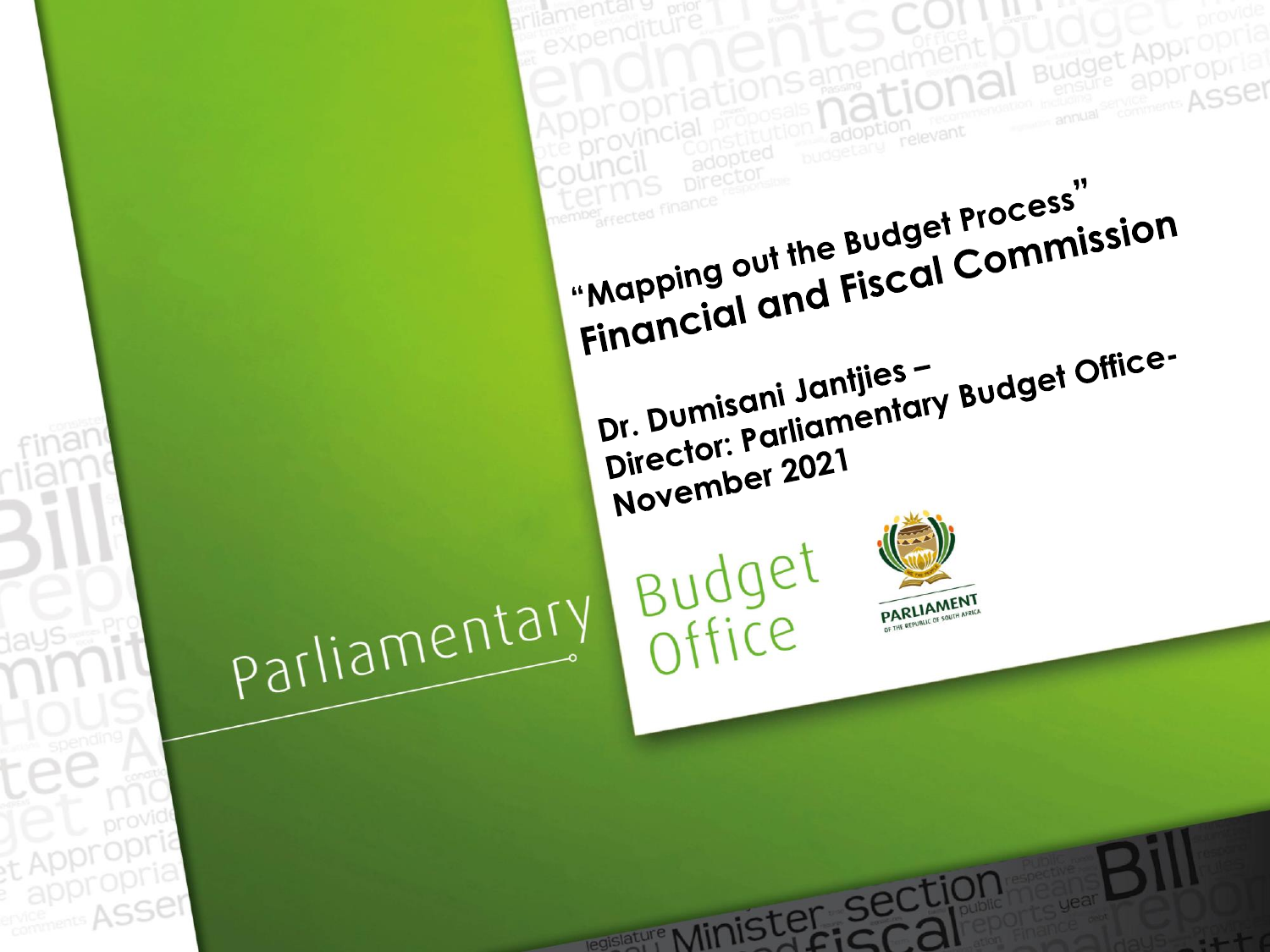# **Outline**

- Introduction
- Parliamentary Budget Office Strategic Outlook
- Parliamentary Budget Office and Parliament Oversight
- Budget Process and Parliament Oversight
- Financial and Fiscal Commission and Strategic Session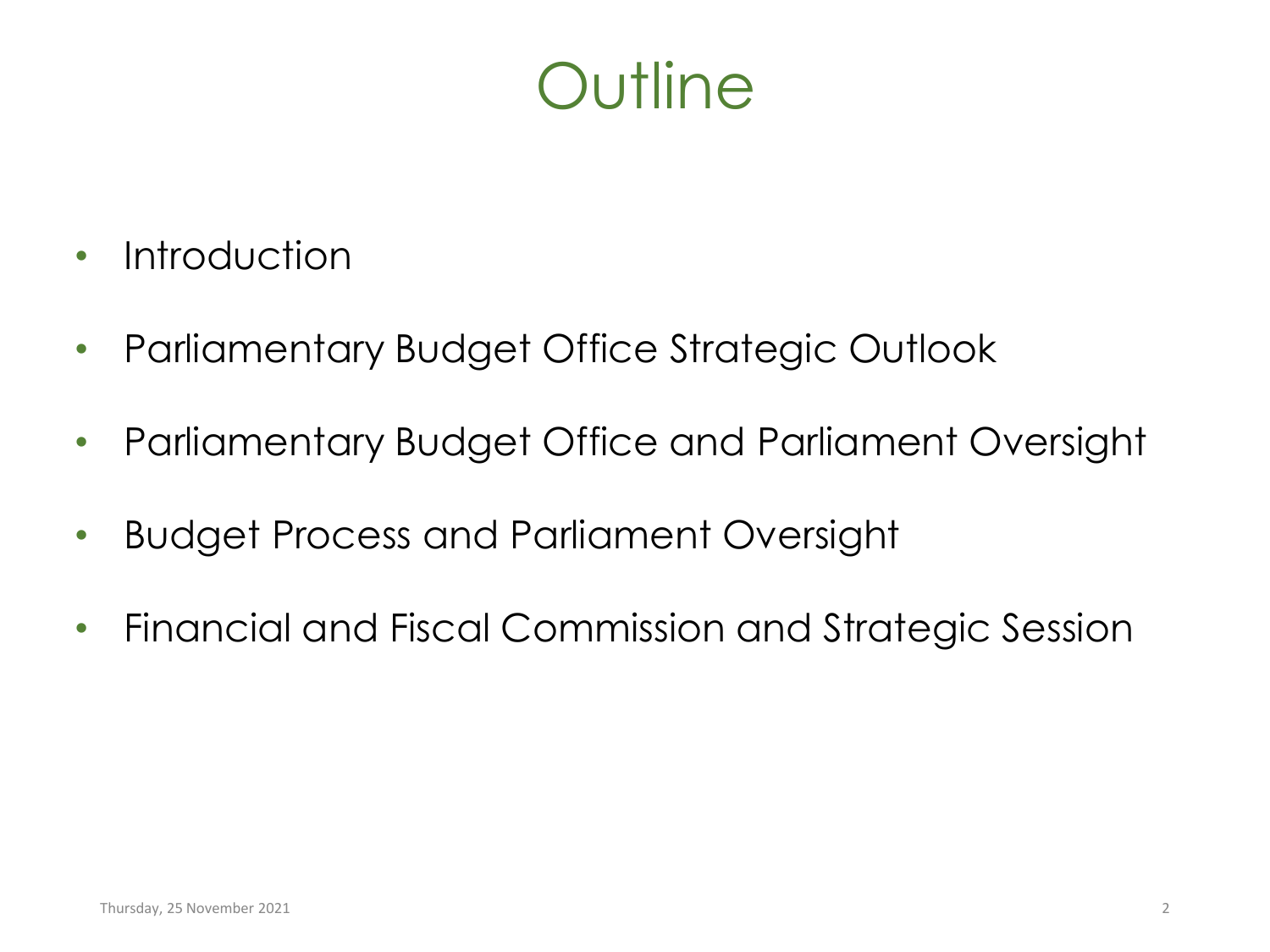# **Introduction**

- The Parliamentary Budget Office (PBO) was established in terms of Section 15 of the Money Bills and Related Matters Act 2009, as amended in 2018
- Established to support the implementation of the Money Bills and Related Matters Act; in particular support to the Finance and Appropriations Committees in both Houses of Parliament; as well as other Committees and Members of Parliament (MPs) subject to the availability of capacity
- The Money Bills and Related Matters Act of 2009 guides Parliament' approval process of money bills, including amending the budget
- The Parliamentary Budget Office, offers independent and objective analysis and advice to Parliament on money bills and other bills presented by the Executive; and any other documentation or reports with fiscal implications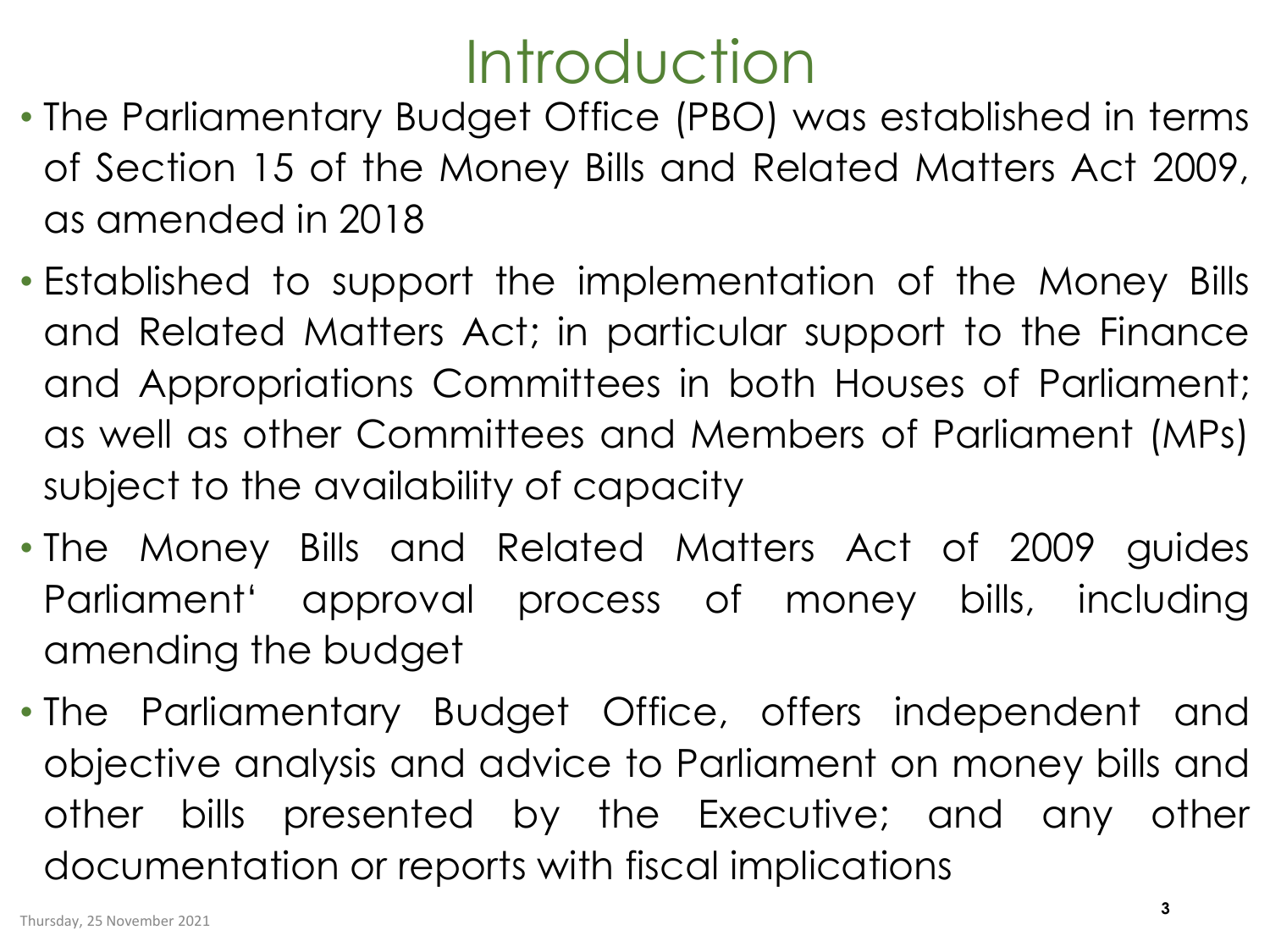# PBO Strategic Outlook

The pillars underpinning the Parliamentary Budget Office role in providing useful insight in support for Parliament oversight;

- Our research, analysis, reports and briefs are reported and presented in a form that is accessible (readable) and understandable by all MPs
- There is reasonable balance between responding to the Committees' or MPs research or analysis requests, and ability for the Office to initiate own analysis or research
- The Office has a fair, clear, transparent and practical workflow and analysis methodology in doing its analysis and research work
- The Office continues to be highly respected and remains independent, objective and professional;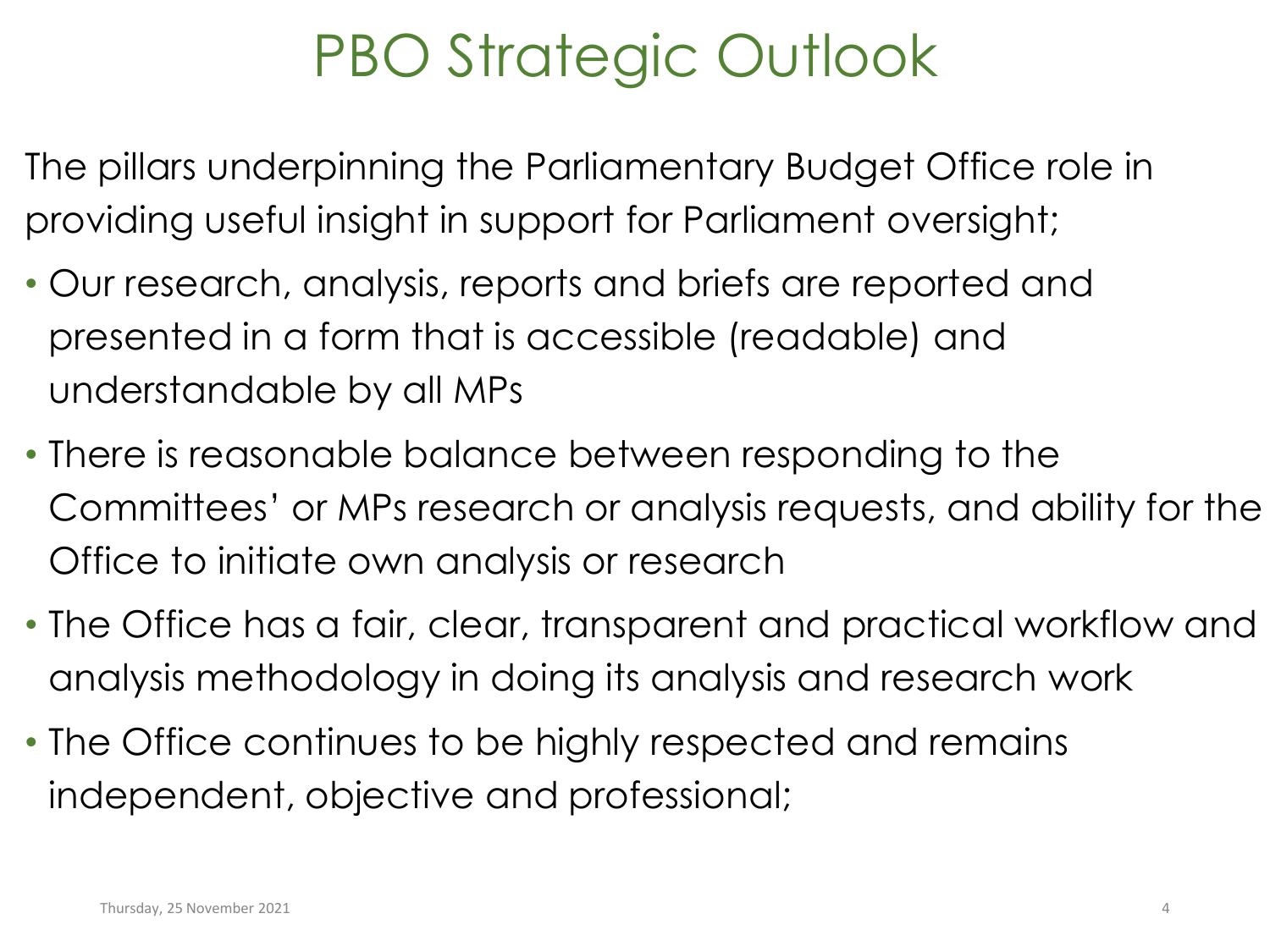# PBO Strategic Outlook (cont.)

We aim to always recognises that MPs come from diverse backgrounds and join Parliament from different political formations, however they are all concerned about improving development indicators (common to all political parties)

- Some of our key considerations during the support for oversight process:
- To shape our research and analysis to support the Parliament process of determining the budget efficacy
- To ensure our research and analysis projects are informed to ensure fiscal oversight is geared towards assessing the impact of the budget on service delivery, transformation of the economy (inclusiveness), dealing with poverty, unemployment and inequality
- The Office research and analysis are accessible to MPs understanding of its role in assessing budget efficacy
- Our work to further provide capacity building and development for Members of Parliament and Committees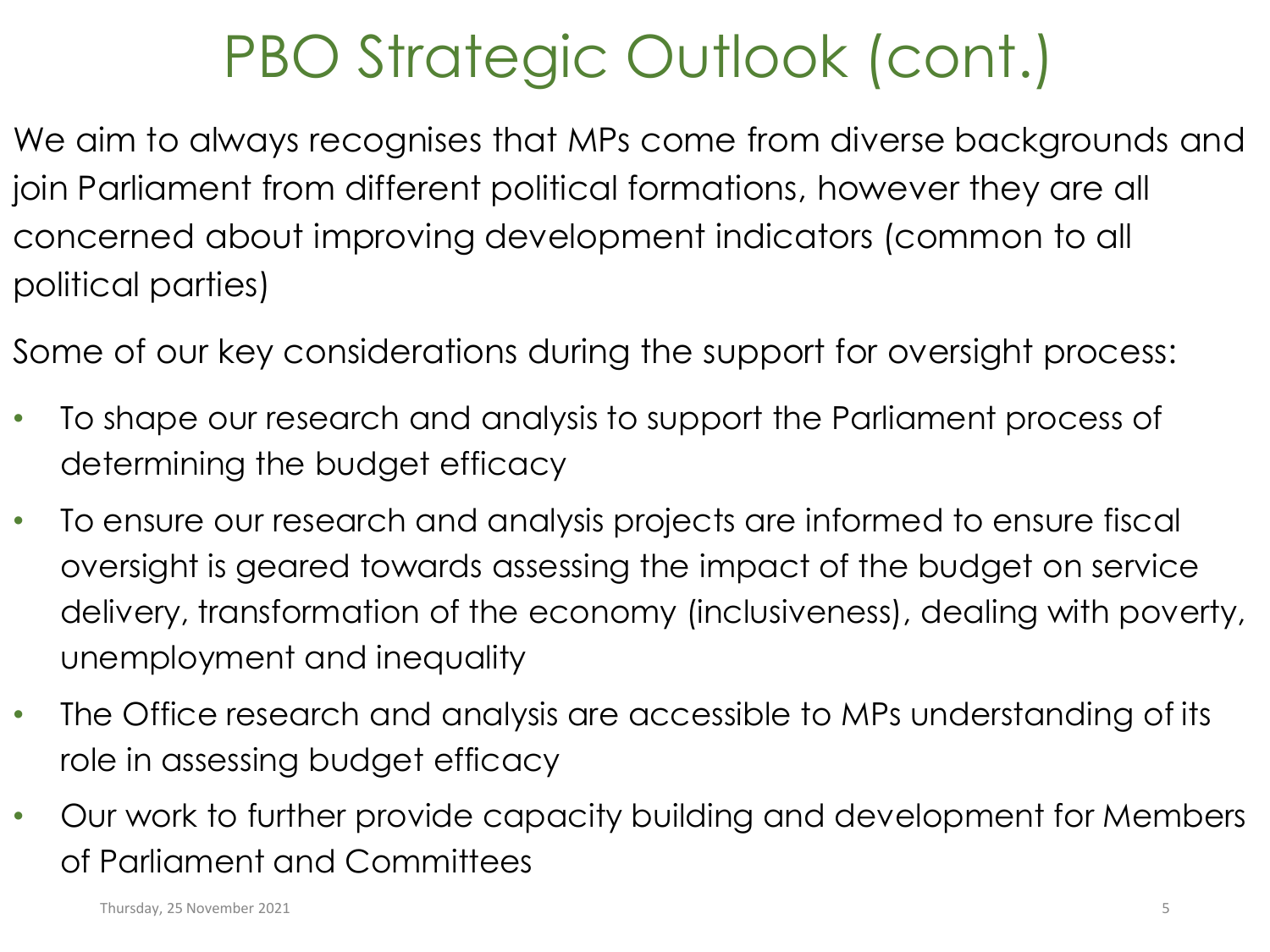### Parliamentary Budget Office and Parliament Oversight

#### **National Level**

Government uses the Budget to address the Country's Socio Economic Developmental Needs that improve the citizens 'quality of life. The 2019-2024 Medium Term Strategic Framework has set-out seven priorities to be realised by 2024. Government aims to use the budget and other policy instruments to realize these MTSF Outcomes



#### **Parliament Level**

Parliament' oversight process in terms of Money Bills and Related Matters Act 2009 to assess how government' proposed budgets contribute to the realisation of national aspirations (Increase Government's responsiveness and accountability). During this budget oversight process, Parliament is required to take into account inputs from various stakeholders



**PBO role in assisting MPs to assess budget efficacy**

#### **Parliamentary Budget Office Role**

Provide and advise based on research and analyses outputs to support Parliament's process of assessing the societal potential, economic and developmental impact of the budget. The PBO research and analyses outputs aim to provide relevant and necessary knowledge and insights that support and Empower MPs in their oversight role.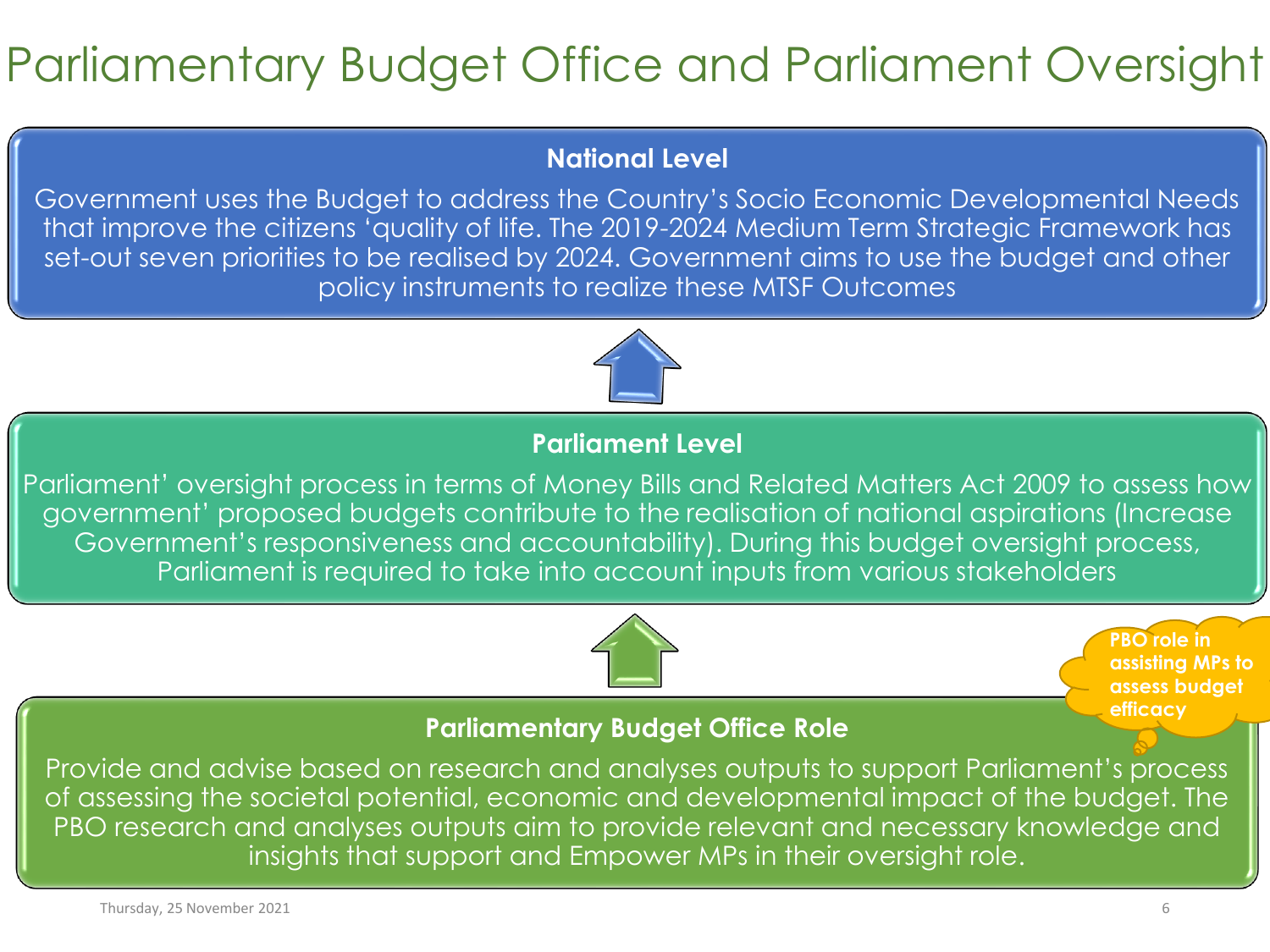### Parliamentary Budget Office and Review Process

- The Office established by the original Money Bills and Related Matters Act of 2009, in operation since 2013
- The 5<sup>th</sup> Parliament amended the Money Bills and Related Matters Act,
	- to also confirm a clear governance framework, establish a juristic person
	- and provide PBO with powers to request information
- National Assembly and National Council of Provinces in December 2020 appointed second Director of since establishment
- The Office to consider embarking on a review process since the establishment to;
	- Review of products and service, and Parliament oversight
	- Service delivery models
	- Give effect to amended Section 15 of the Money Bills and Related Matters Act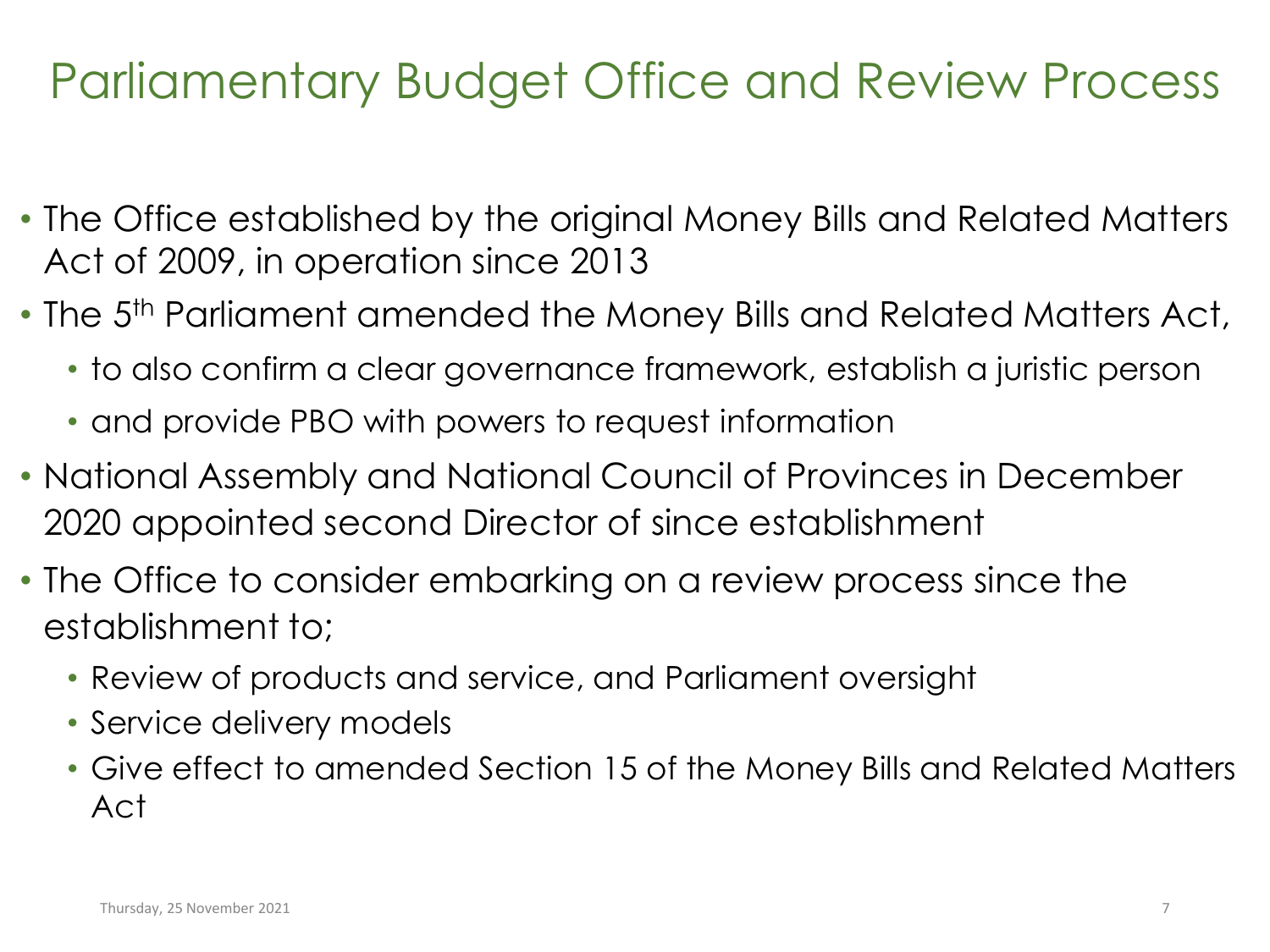## Budget Process and Parliament Oversight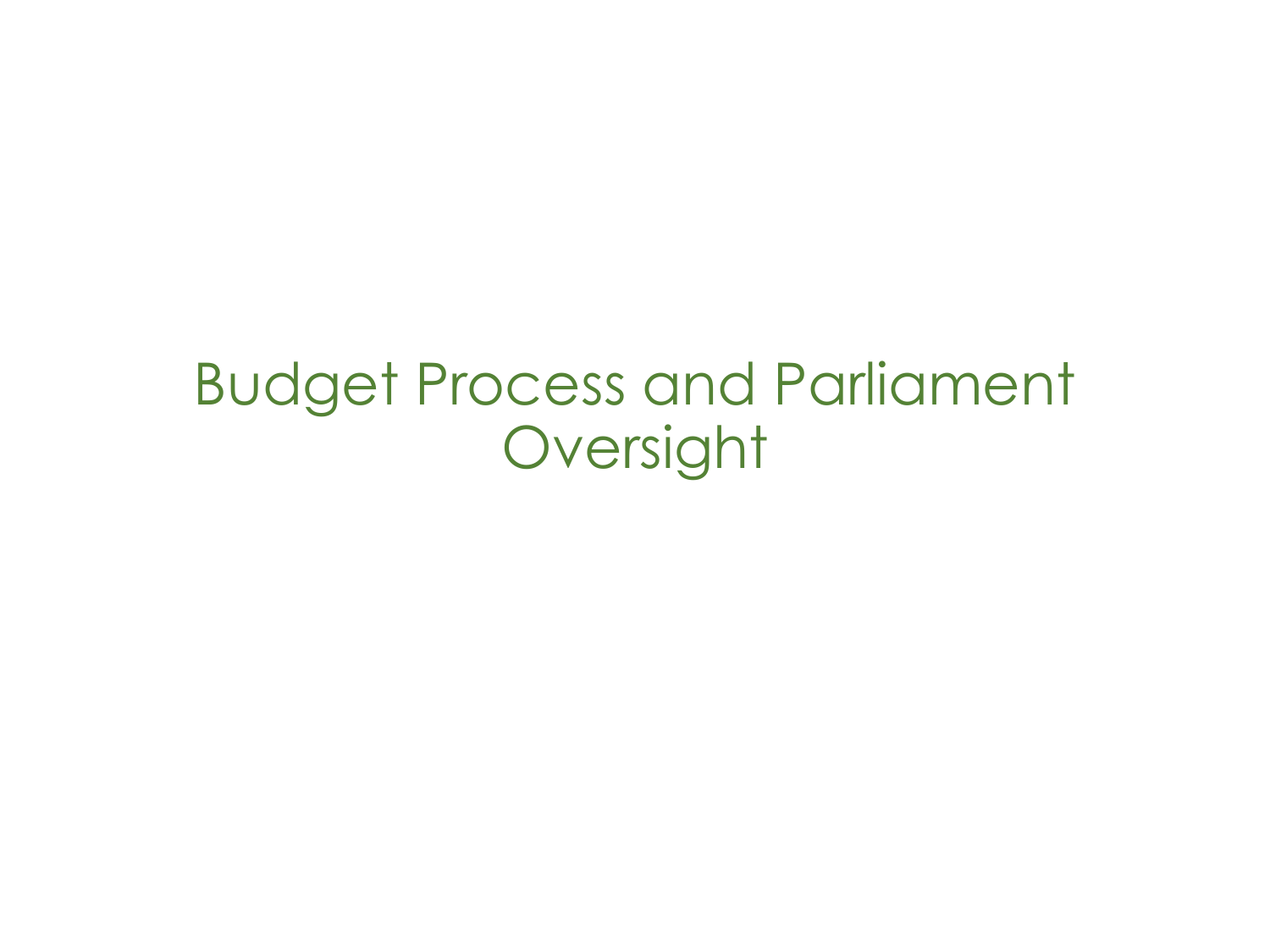### 2019-2024 Medium Terms Strategic Framework

The budget process start with an understanding and clear policy priorities set out in various policy documents e.g. Constitutions, NDP,MTSF, SONA and etc.

This process has to also give meaning to the budget, as this budget would then be used to realise these policy priorities

Therefore, the main question for oversight mode is to determine whether government uses the budget to realise these policy priorities? Including the MTSF seven priorities;

- Priority 1: A capable, ethical and developmental state
- Priority 2: Economic transformation and job creation
- Priority 3: Education, skills and health
- Priority 4: Consolidating the social wage through reliable and quality basic services
- Priority 5: Spatial integration, human settlements and local government
- Priority 6: Social cohesion and safe communities
- Priority 7: A better Africa and world

How has the budget and its process has be seen within the lenses of being a means to realise these developmental aspirations?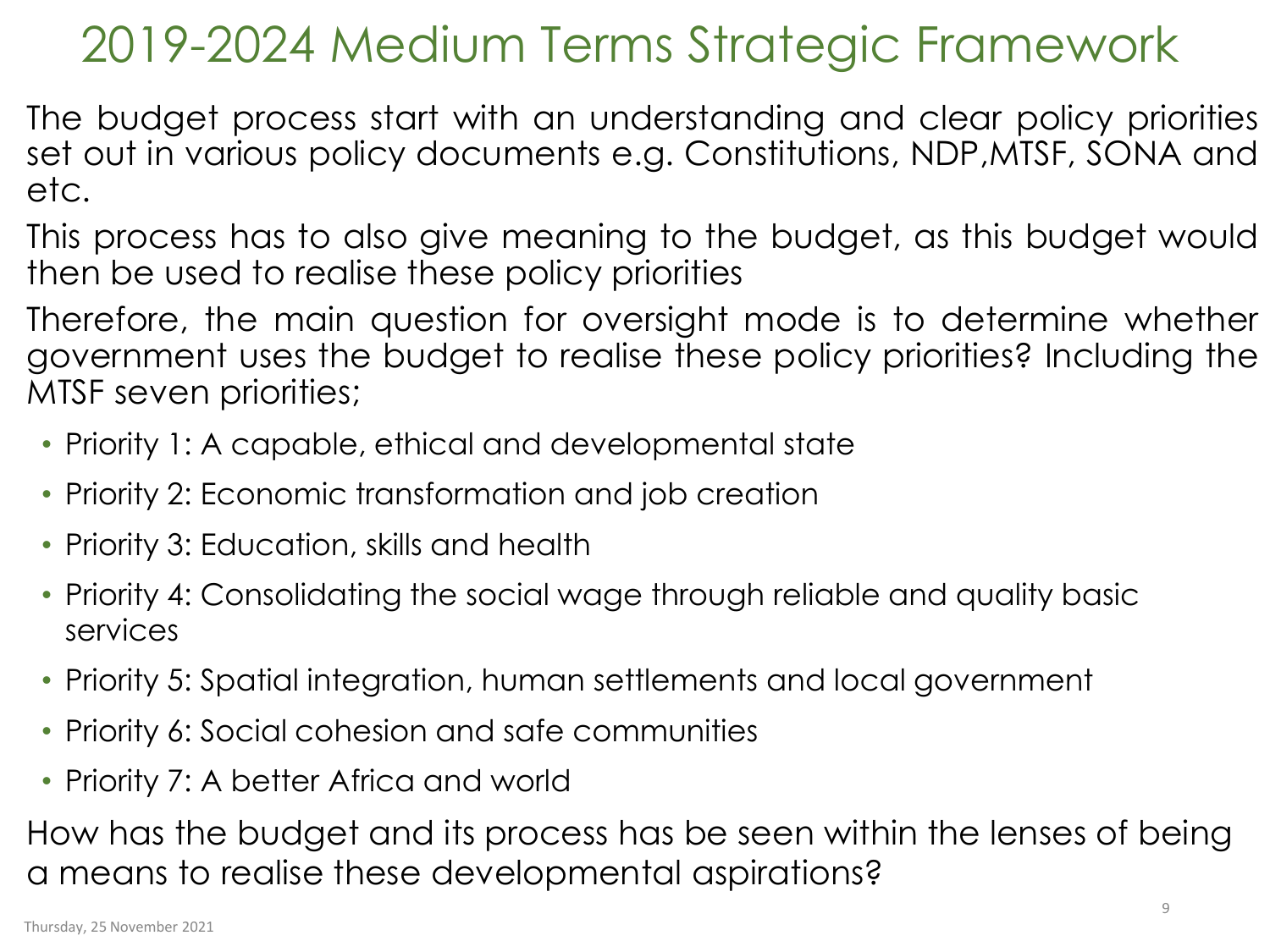### Preparation of the MTEF Cycle

- April starts new budget cycle
- August tables reports for prior financial year
- Each of the stages is illustrated in the diagram:

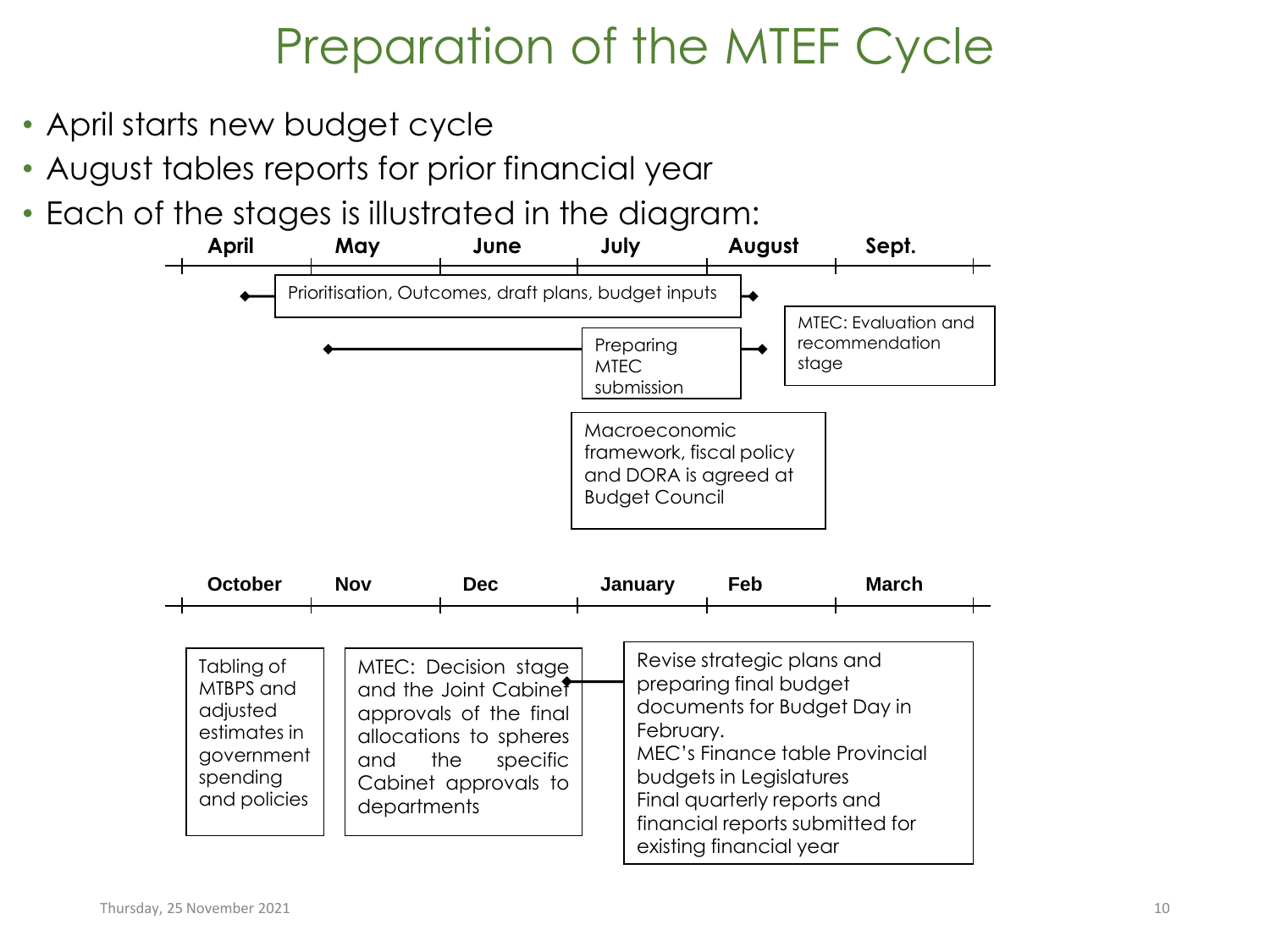# National Budget Process- PFMA

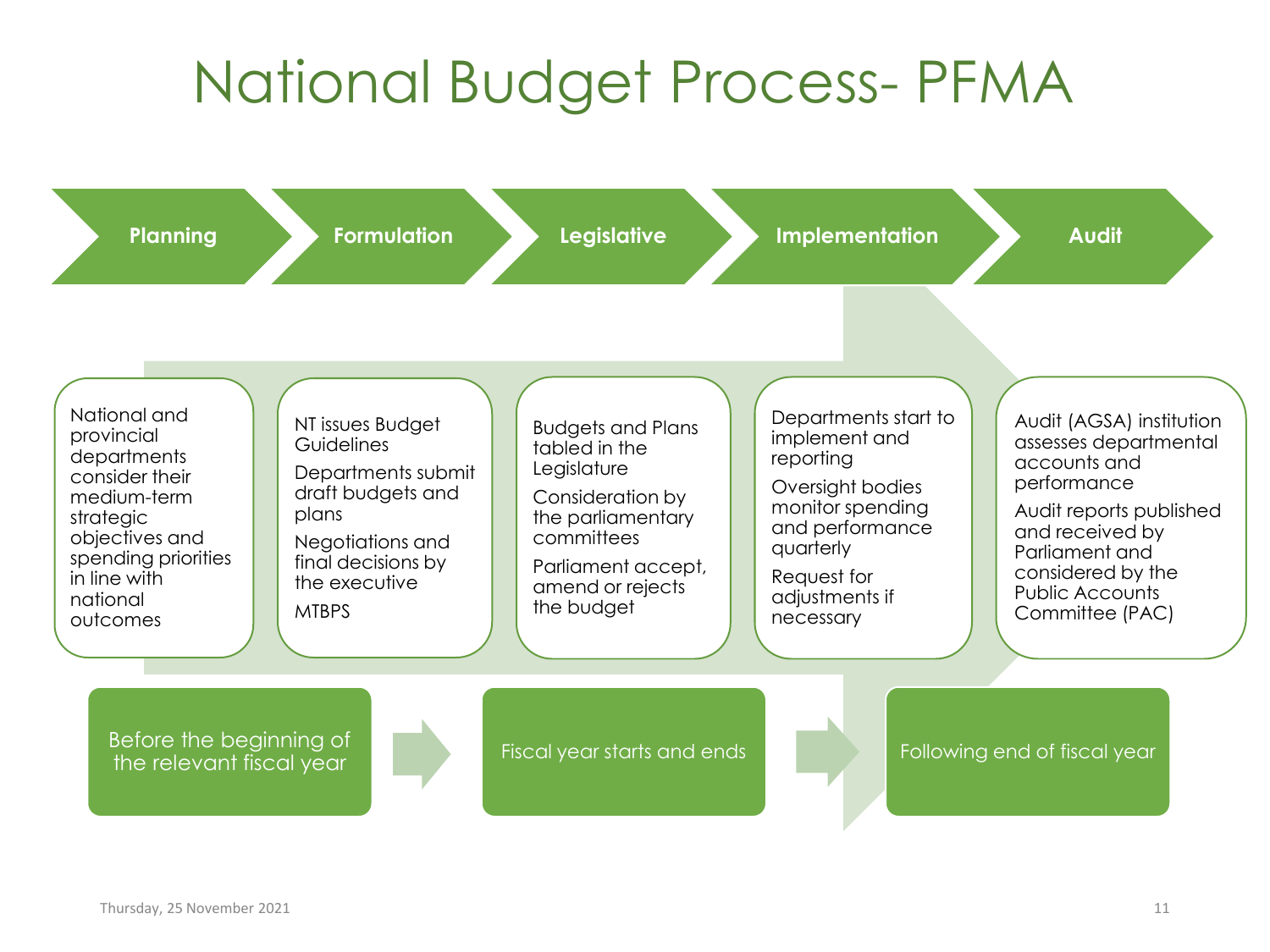### Money Bills and Related Process

#### **Executive**

- •Minister of Finance (MoF) tables budget documentation in February:
- •Fiscal Framework, Tax and other revenue proposals, Division of Revenue Act (DORA), Appropriation Bill, Estimates of National Expenditure and Budget Review

#### **Finance Committees (Both Parliament Houses)**

- •Consider and hold public hearing on proposals by MoF
- •Report to accept or amend Fiscal Framework, in reasonable time after of budget presentation, usually in March

#### **Appropriations Committees**

- •Report to adopt DORA, 35 days after adoption of Fiscal Framework; in April
- •Hold public hearing on DORA, FFC give input (PBO also give input)
- •Adopt Appropriations bill within 4 months, usually after June

#### **Mid-year -(Finance and Appropriation Committees)**

- •Mid year adjustments in October;
- •Medium Term Budget Policy Statement (MTBPS)
- •Revised Fiscal Framework (Finance Committees)
- •Tax and other revenue proposals proposals Laws

#### **Auditing**

- •Budget Review and Recommendations Reports considered by Parliament;
- •AGSA audit financial statements and performance reports considered
- •Publication of Audit Reports and Revision by Parliament Thursday, 25 November 2021 <sup>12</sup>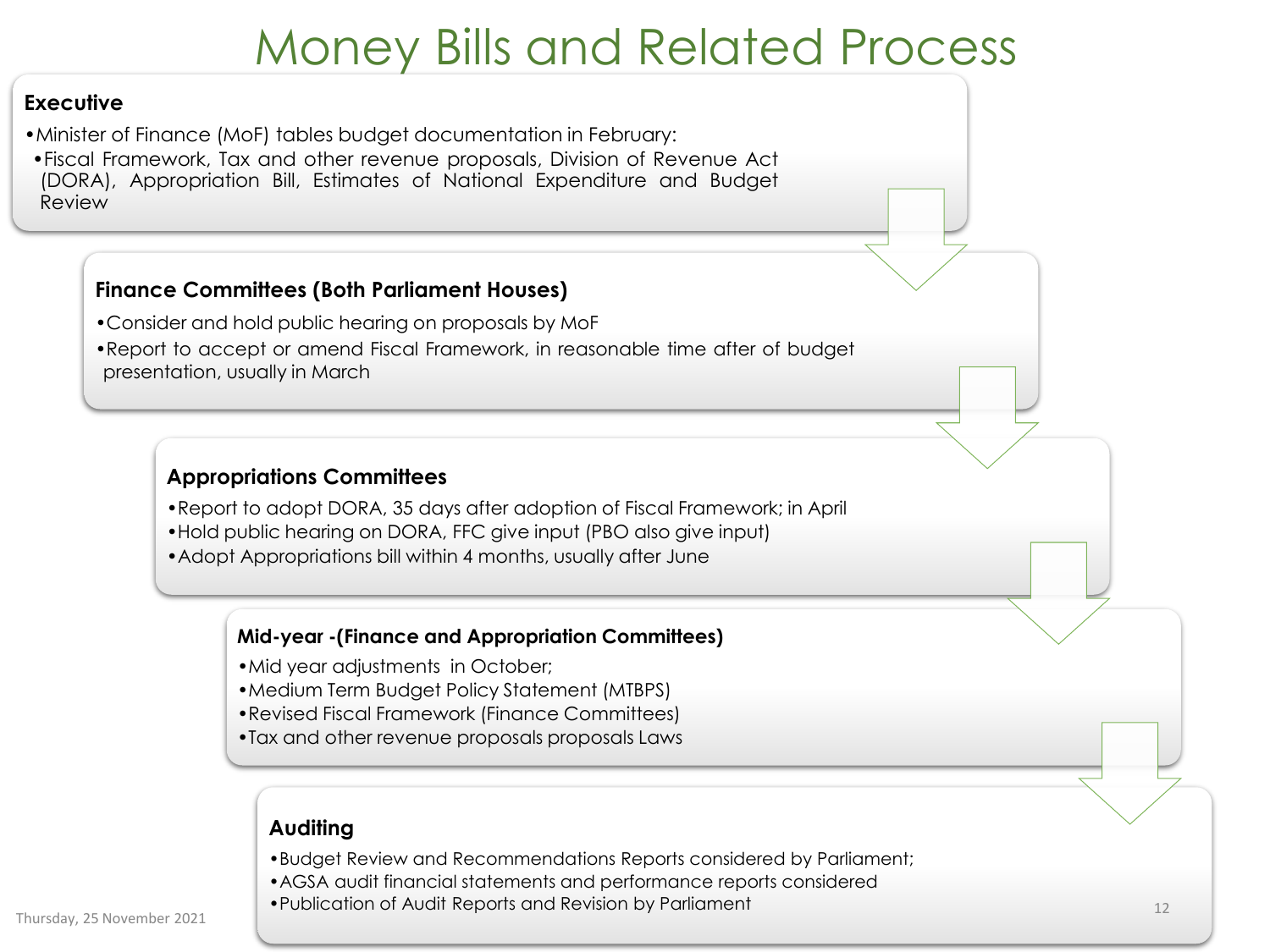Financial and Fiscal Commission and Strategic Session – PBO Inputs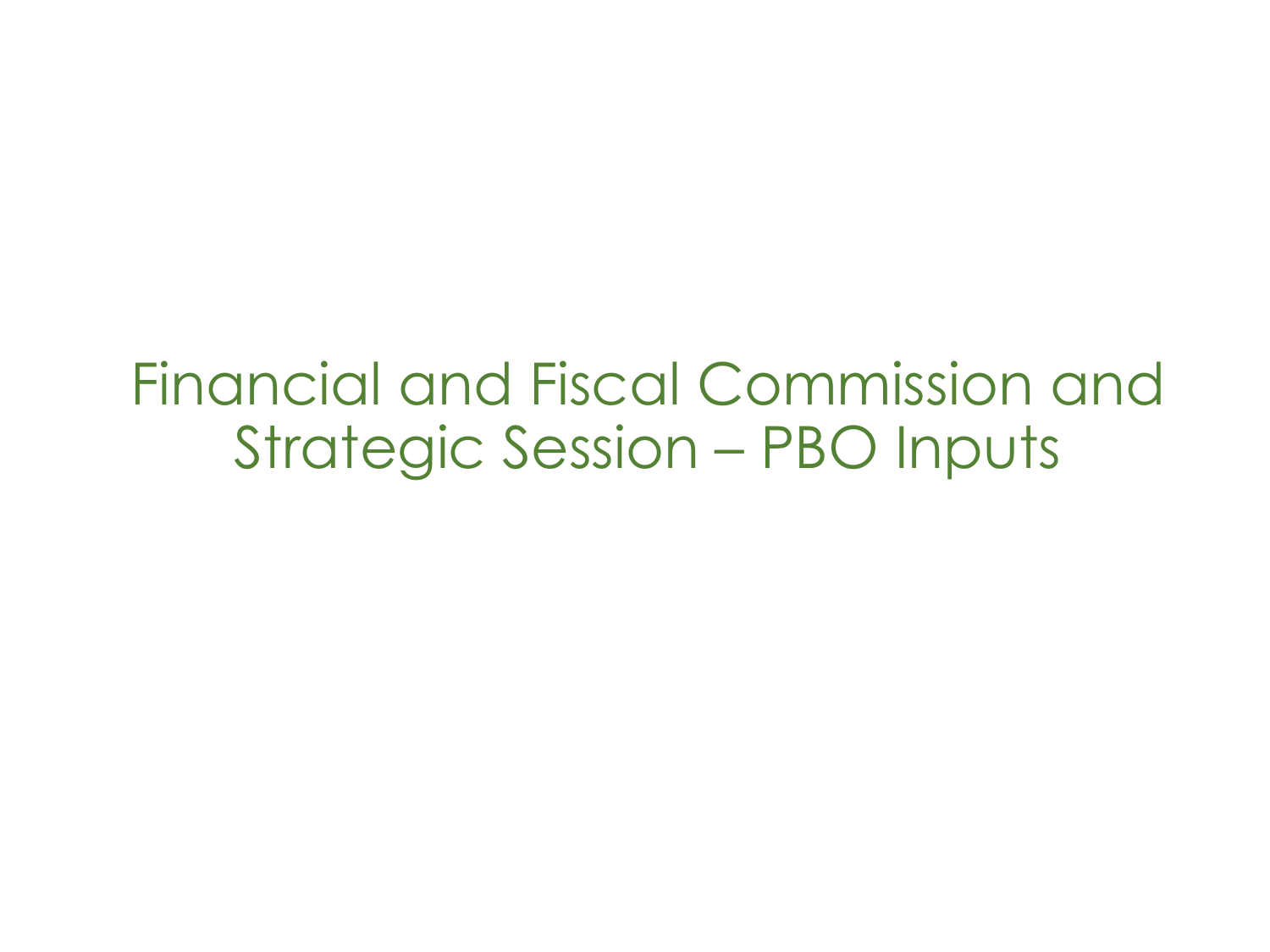- The FFC is established in terms of Section 220 of the Constitution of the Republic of South Africa Act No. 108 of 1996 as amended
- The Constitution pronounces, among other responsibilities, that the FFC is an independent and impartial advisory institution to Parliament, provincial legislatures, organised local government and other organs of state
- Since its establishment, it has gone through various reviews which also looked at assessing the Commission' impact
- This inputs has taken into account reviews and comments from previous reviews of the FFC
- Providing evidenced-based policy advice on Intergovernmental Financing Innovation for Moving People out of Poverty under the following sub-themes
	- Supporting Inclusive Growth: Jobs, Knowledge and Regional Development
	- Climate change and environmental sustainability: Opportunities and risks for inclusive growth and innovation
	- Institutional development for inclusive growth and innovation
- How has the FFC been able to make progress in pursing these objectives?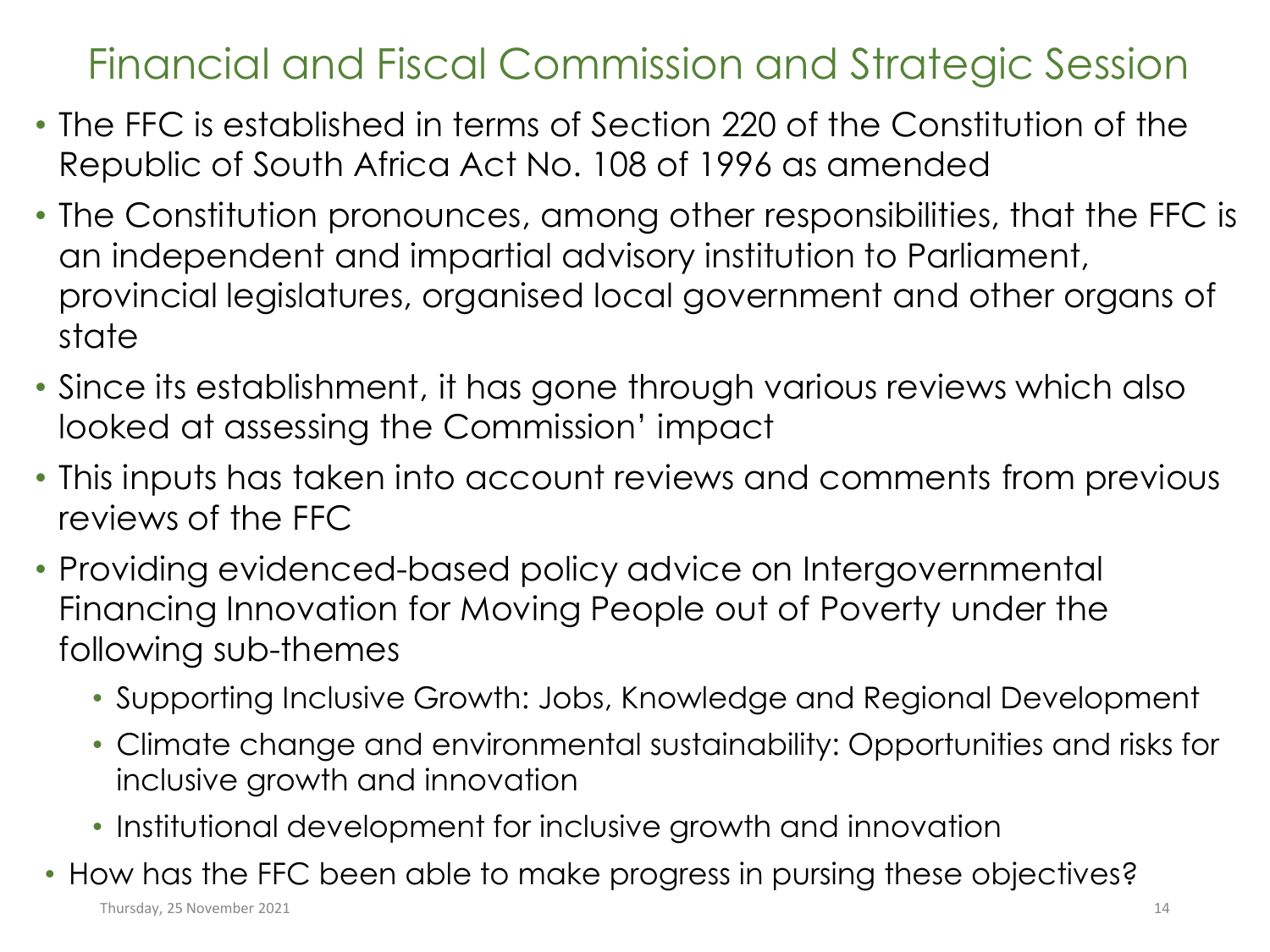Previous reviews highlighted some key issues related to the conceptualisation of the FFC;

- The need for equitable distribution of resources lay at the root of the genesis of the FFC in the initial documentation surrounding the Constitutional negotiations
- The concept of a FFC on intergovernmental finance initial appears in early drafts of the *ANC Regional Policy*, adopted in March 1993 at a special ANC Policy Conference dedicated to the issue of regional government
- The ANC proposed then the creation, by means of a statutory act of parliament, a permanent and independent Advisory Commission on Fiscal Decentralisation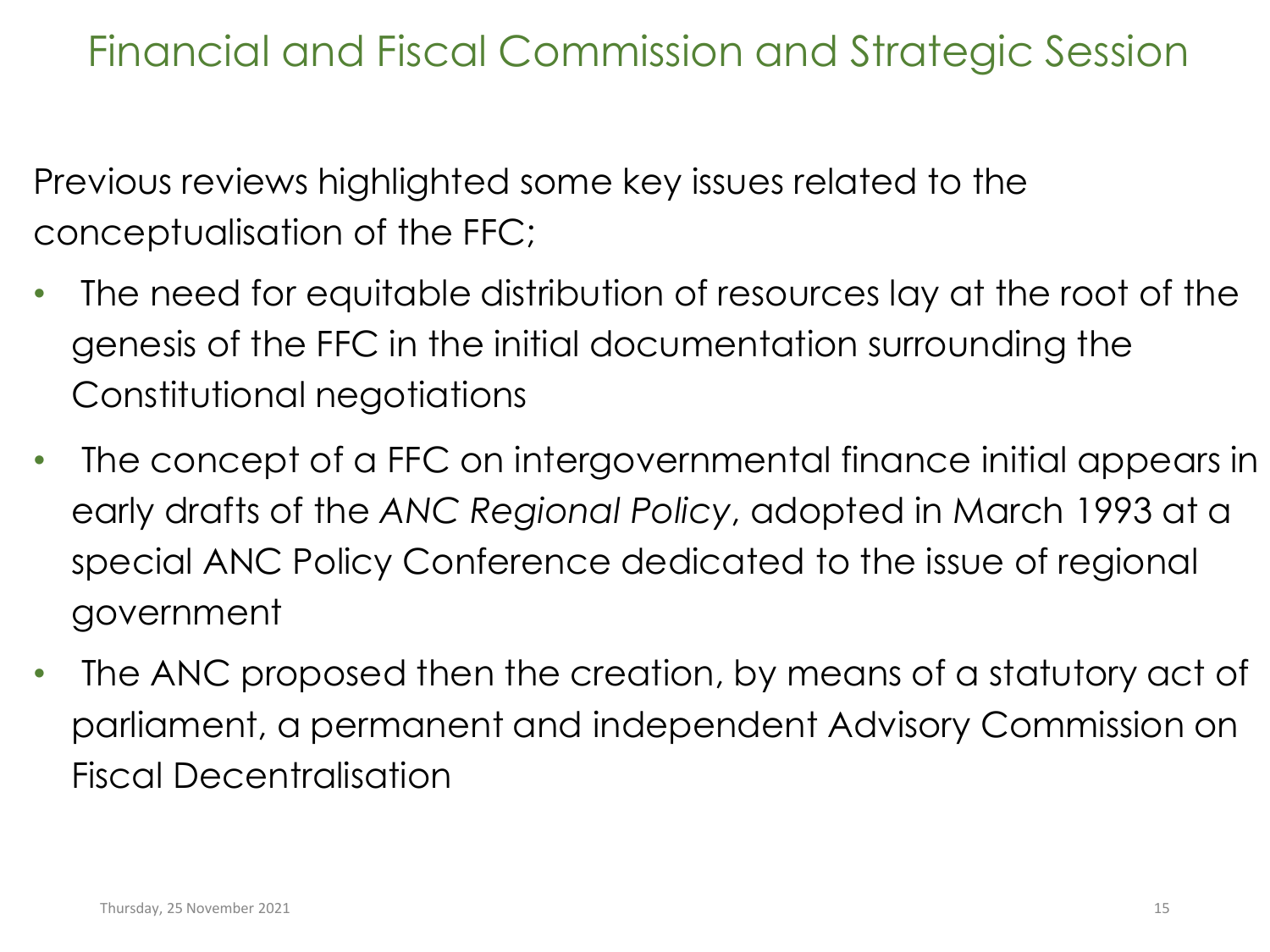- The principle established was that national government should take the FFC recommendations into account ‐
	- when determining a province's equitable share
	- when empowering provincial governments to impose taxes or service charges or guaranteeing provincial loans, and
	- in the design of a borrowing framework for provincial governments
- The 1993 Constitution immediately included local government into the mandate of the FFC by requiring its advice on ‐
	- equitable share allocation to local government;
	- legislation concerning local government's taxation powers (some of which were later elevated to 'original' powers); and
	- guaranteeing municipal loans
- The pre-democratic processes and conceptualizations emphasis the importance of the FFC in the budget process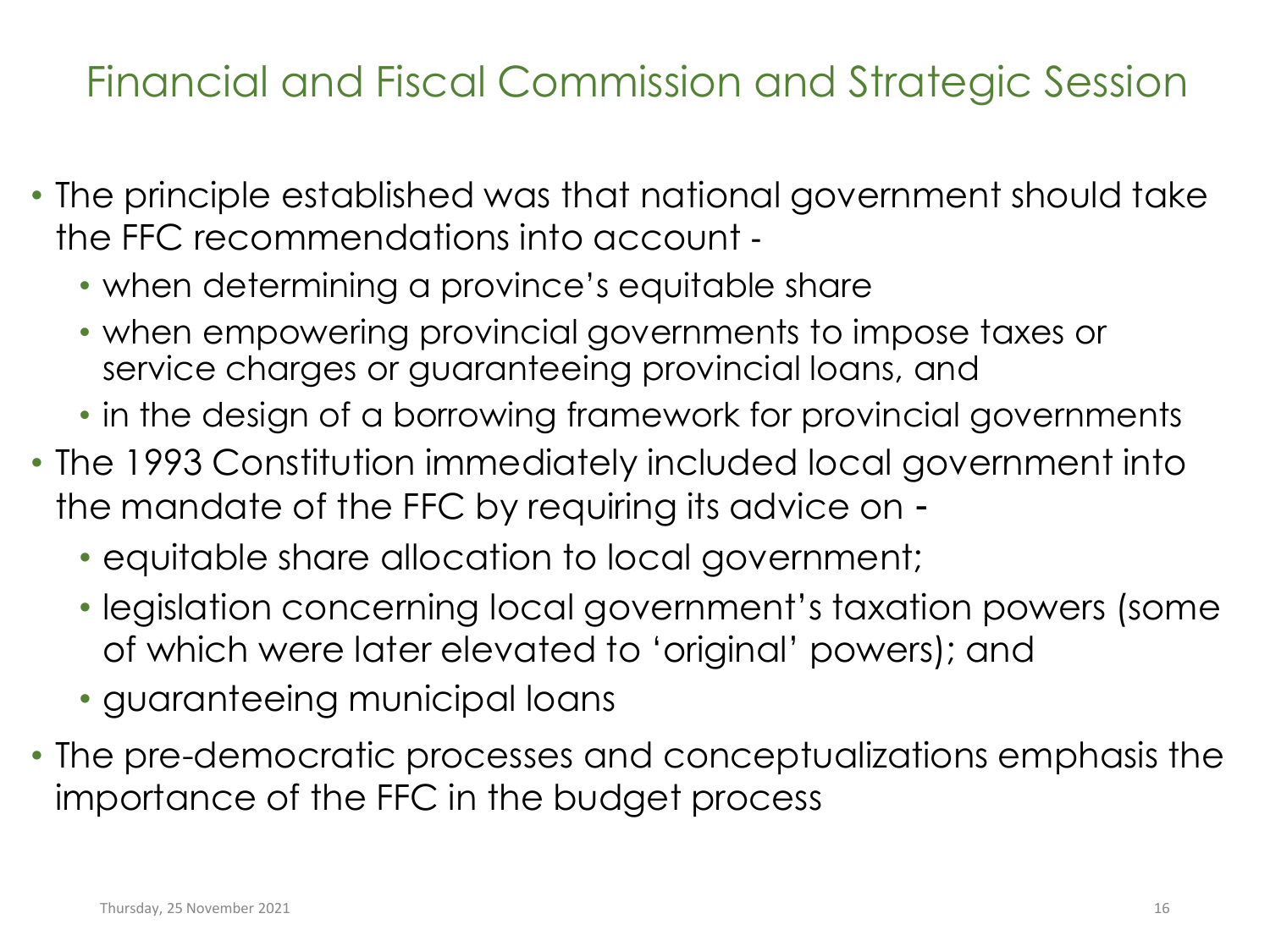### **An advisor or decision maker**

- FFC was conceptualised so that its powers should be limited to advice
- The justification was that it would be counterproductive to inspire the FFC with decision making powers
- How has this shaped the work of the FFC over the years?

### **Role beyond Division of Revenue?**

- The precise forms of the FFC's mandate have always been a matter for debate
- *One example, in 1996, the FFC drafted a document, criticizing government's macroeconomic policy, "Growth, Employment and Redistribution (GEAR)" and that it was subsequently put under pressure by the Ministry of Finance to refrain from releasing the document. This sent out a clear signal to the FFC that it should not consider macro*‐*economic policy as part of its mandate*
- The earlier debates even today perhaps, are that the FFC should limit itself to issuing advice on the division of national revenue and taxing powers
- However, strong arguments were that the FFC is not limited to the allocation of revenue and taxing powers but should advise on the broad spectrum of issues related to the financing of public services
- How are these debates and discussion have shaped the approach and the role of the FFC? 17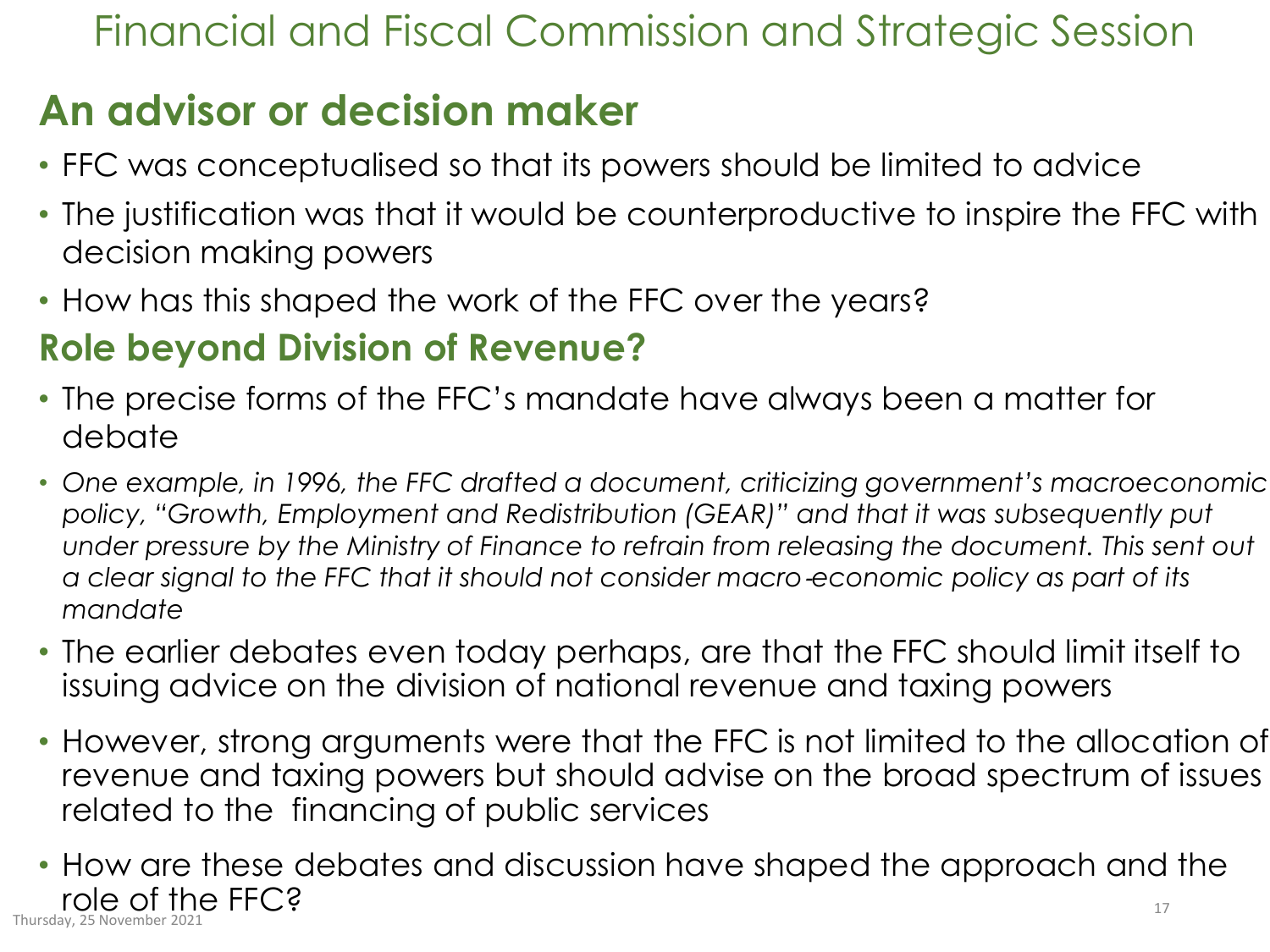### **Role beyond Division of Revenue?**

- Consensus among previous Commissioners was that the FFC work is not just a mechanistic production of recommendations on the technical side of the division of revenue
- There is a question about developmental impact: to look at whether government expenditure produces required value? For example;
	- To look at how the money is spent
	- the FFC should also assess the efficiency of national government departments
- This further puts a spotlight in relation to who must act, respond to FFC recommendations and is it the Commission who is to enforce them

### **The independence of FFC**

- The independence of the FFC is seen as absolutely central to its mandate and as something that needed to be asserted more, particularly in light of the need to expand its focus from division of revenue to 'value for money'
- However, the management of the appointment procedure by the Treasury and the Presidency had in earlier years raised concerns on how this process challenges its independence
- This perspective evolved over time, and MPs have invited FFC more often for advise on fiscal issues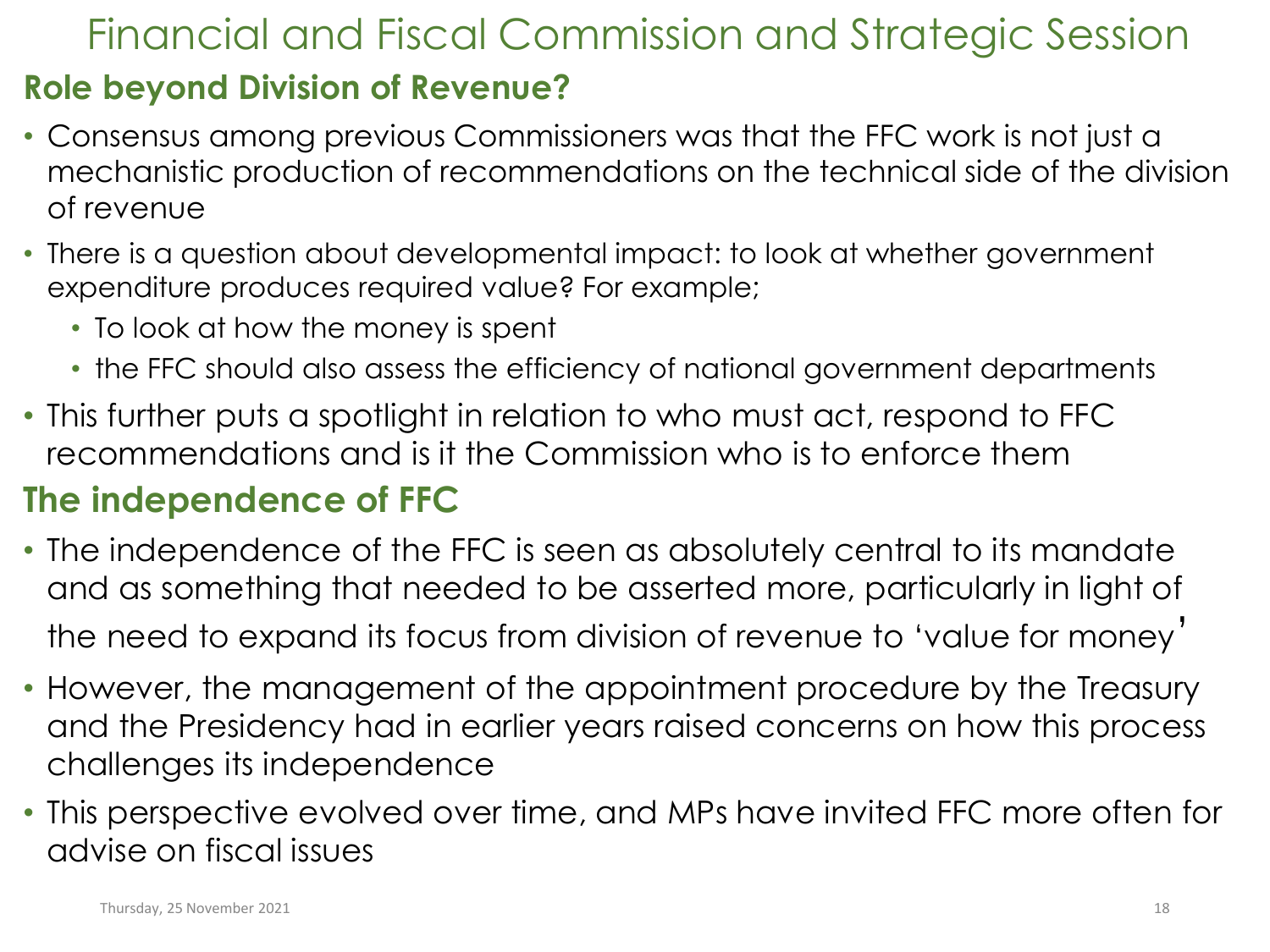### Financial and Fiscal Commission and Strategic Session **Engagement with Parliament**

- Parliament required to consult the FFC in financial and fiscal matters
- Money Bills and Related Matters Act 2009 and local government legislation requires Parliament to consider the FFC's recommendations in matters related to the assignment of functions to local government in particular
- Parliament annually appropriates funding, on application by the FFC Chairperson and the FFC must present its annual report to Parliament
- Parliament' Finance and Appropriations Committees Reports on fiscal issues includes FFC recommendations
- Therefore, the legislative framework recognizes the FFC role as an advisor to Parliament budget process
- However, the question is has the impact of the advise been achieved automatically and how has the relationship evolved
	- 5 th Parliament has seen debates on how should FFC be involved in the fiscal framework debate and process
	- But also the FFC sharply raises concerns about how Parliament uses its recommendation
	- as one Committee Chairperson has noted;
		- *"The FFC inputs in the budget process is treated like many other stakeholders"*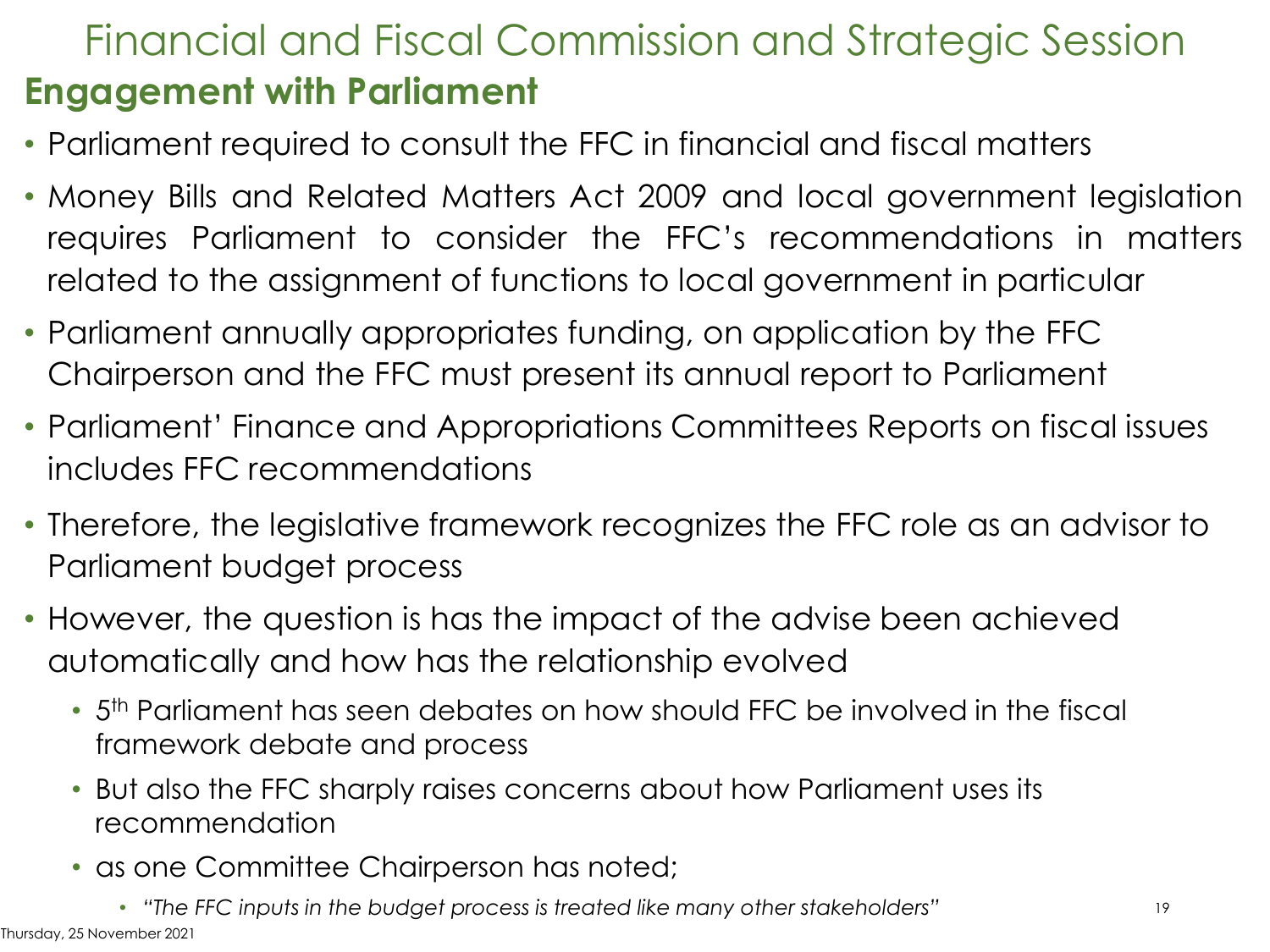#### **Engagement with Parliament**

- Therefore, does it mean that the extent to which parliamentary committees draw on the work of the FFC vary and is highly dependent on the extent to which the MPs engage the FFC
- SALGA also maintain a permanent presence in Parliament and, at a minimum, share a concern with the FFC on the health and equity of subnational finances
- Therefore, the question is whether there are potential collaborative relationships with other stakeholders?

#### **Provincial legislatures vs Money Bills Legislation**

- The FFC is constitutionally mandated to make recommendations to the provincial legislature
- Does the Constitution envisage a relationship of accountability between the FFC and the provincial legislatures? How has this been maintained in practice, given that the FFC is funded by the national government?
- How has continuous engagements with the provincial legislatures enabled the adoption of the FFC recommendations
- Some provincial legislatures are establishing their own money bills and related matters act, which also establish structures like budget office, e.g. GP, EC and recently WC conducting the study
- Does this mean legislatures requires dedicated budget process or money bills process with dedicated technical or research structures?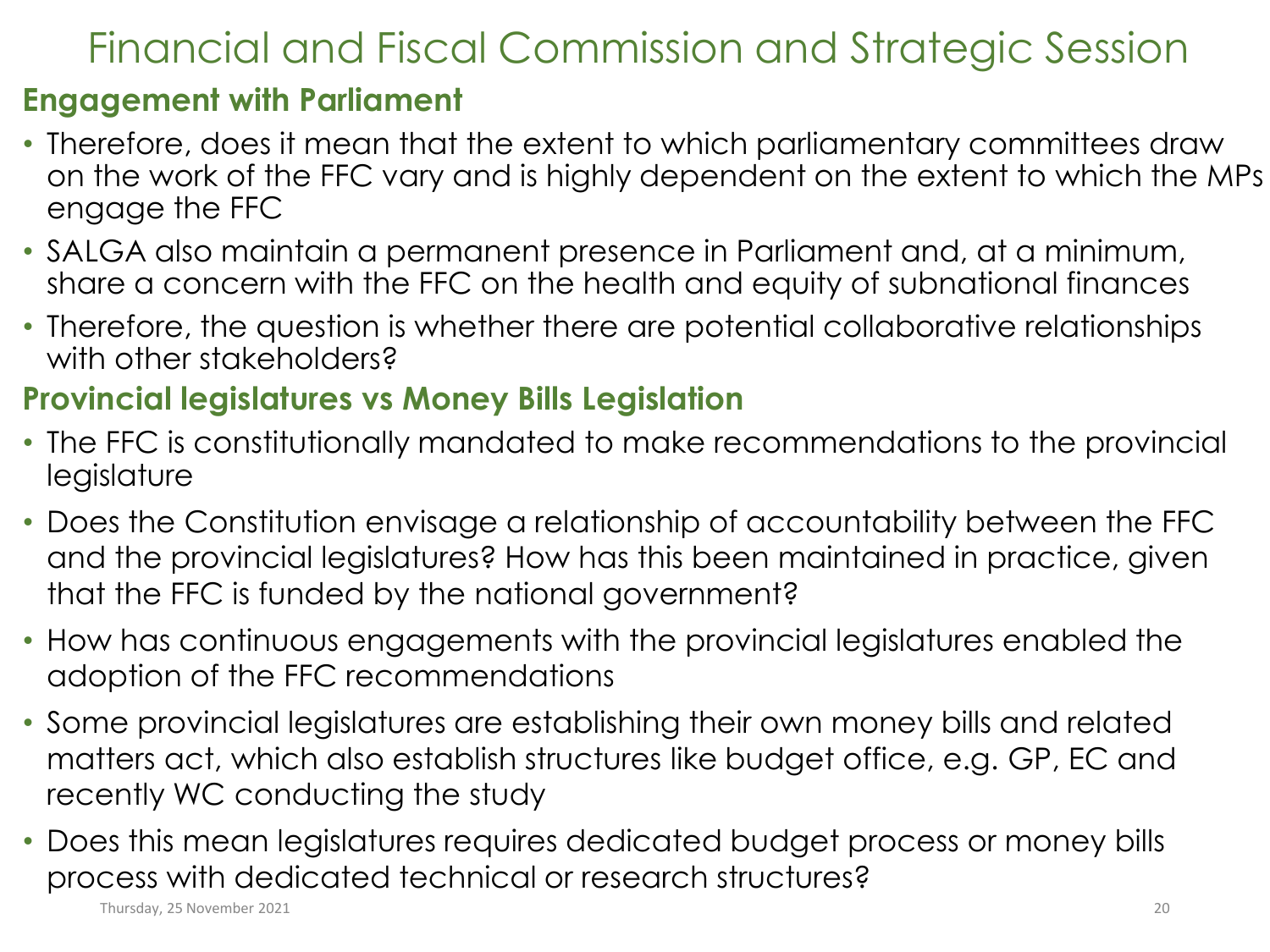### **Impact of the FFC**

- Before the enactment of the IGFRA, the National Treasury was not required to respond to the FFC recommendations by way of showing to what extent it has taken the recommendation into account
- Post IGFRA in instances where the National Treasury responded, it was largely in agreement with the FFC. How is government's responses to the FFC recommendations evolved?
- Does government respond to all recommendations by FFC?
- How has provinces and local governments influenced the allocation formulae
	- Is the debate about the need to change the formula justified
	- On 23<sup>rd</sup> November SCOA members are asking for specific recommendations
- This lead to a questions around, has the FFC had to argue their recommendations, both before you table them and afterwards, to draw attention to them and unpack how the Commission move ahead with them